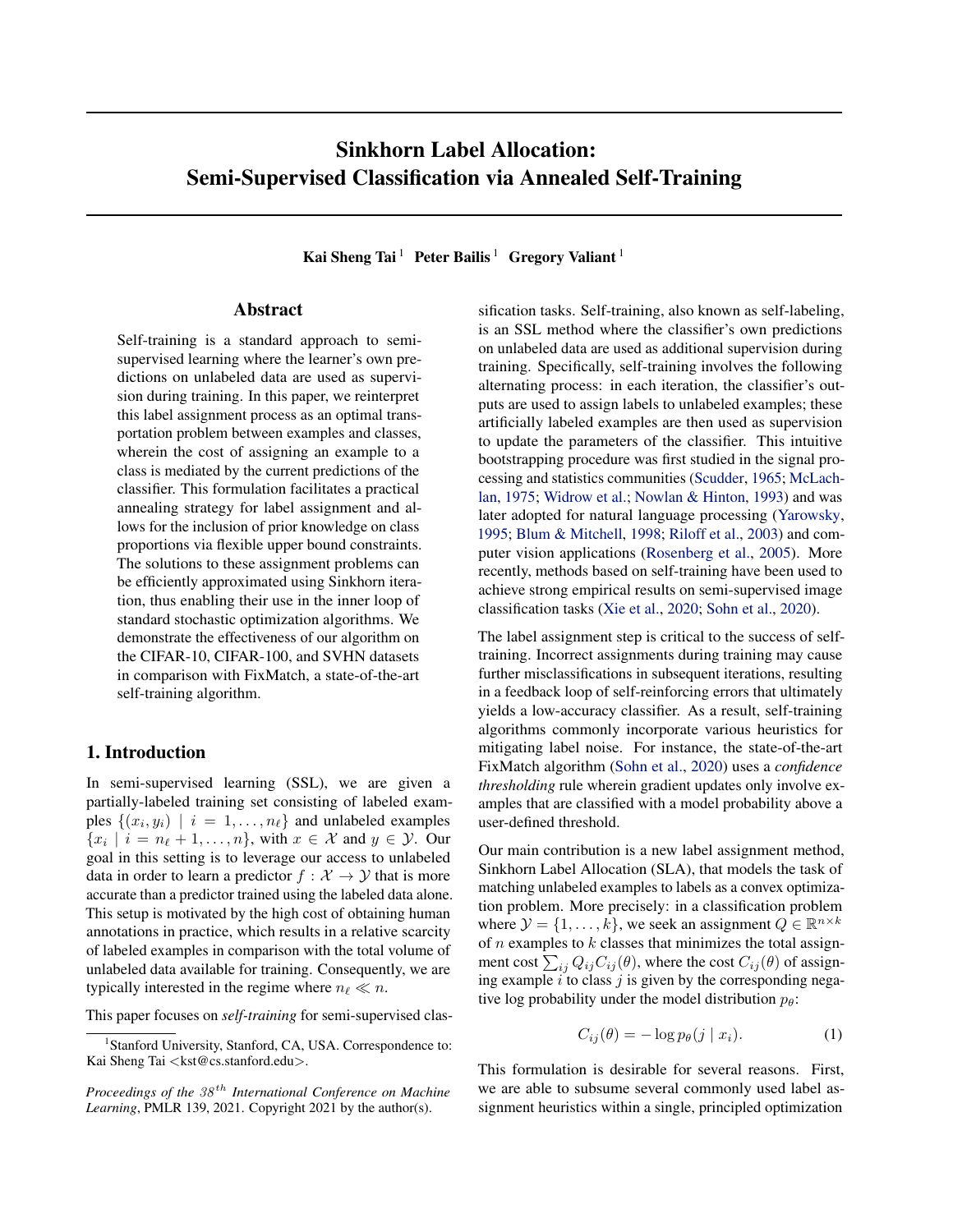

Figure 1. A schematic representation of the label assignment process in Sinkhorn Label Allocation (SLA). We model the label assignment task as an optimal transport problem between n examples and k classes, where the entries of the  $n \times k$  assignment cost matrix are determined by the predictions of the classifier on unlabeled examples. In the figure, lighter shades correspond to lower costs and higher label assignment weights. By approximating the solution to the optimization problem using Sinkhorn iteration, we derive soft labels that can be used within a self-training algorithm. SLA allows for additional control over the label assignment process through the use of constraints on class proportions and on the total mass of allocated labels.

framework through our choice of constraints on the label assignment matrix Q. In addition to the aforementioned confidence thresholding heuristic, SLA is also able to simulate *label annealing* strategies where the labeled set is slowly grown over time (e.g., [Blum & Mitchell](#page-9-0) [\(1998\)](#page-9-0)), as well as *class balancing* heuristics that constrain the artificial label distribution to be similar to the empirical distribution of the labeled set (e.g., [Joachims](#page-9-0) [\(1999\)](#page-9-0); [Berthelot et al.](#page-9-0) [\(2020\)](#page-9-0); [Xie et al.](#page-10-0) [\(2020\)](#page-10-0)). Second, we can efficiently find approximate solutions for the resulting family of optimization problems using the Sinkhorn-Knopp algorithm [\(Cuturi,](#page-9-0) [2013\)](#page-9-0). Consequently, we are able to run SLA within the inner loop of standard stochastic optimization algorithms while incurring only a small computational overhead.

We demonstrate the practical utility of SLA through an evaluation on standard semi-supervised image classification benchmarks. On CIFAR-10 with 4 labeled examples per class, self-training with SLA and consistency regularization achieved a mean test accuracy of 94.83% (std. dev. 0.32%) over 5 trials. This improves on the previous state-of-the-art algorithm on this task, FixMatch, which achieved a mean test accuracy of  $90.10\%$  (std. dev. 3.00%) with the same labeled/unlabeled splits, and is comparable to the mean test accuracy of FixMatch when trained with 25 labels per class.

The remainder of this paper is structured as follows. In the following section, we describe the SLA algorithm alongside a complete self-training procedure that uses SLA in its label assignment step. After a review of related work, we present our empirical findings, which include benchmark results on the CIFAR-10, CIFAR-100, and SVHN datasets, as well as an analysis of the learning dynamics induced by SLA. We conclude with a discussion of limitations and future work. Our code is available at [https://github.com/stanford-futuredata/](https://github.com/stanford-futuredata/sinkhorn-label-allocation) [sinkhorn-label-allocation](https://github.com/stanford-futuredata/sinkhorn-label-allocation).

Notation. We denote the number of labeled examples by  $n_{\ell}$ , the total number of labeled and unlabeled examples by n, and the number of classes by k. Let  $\mathbb{R}_+$  denote the set of nonnegative real numbers, and let  $\mathbf{0}_d$  and  $\mathbf{1}_d$  be the zero and all-ones vectors of dimension  $d$  respectively. Let  $[m]$  denote the set of integers  $\{1, \ldots, m\}$ , and let  $\Delta_d := \{x \in \mathbb{R}^d_+ \mid$  $x^T \mathbf{1}_d = 1$  denote the *d*-simplex. Define  $x_+ \coloneqq \max(0, x)$ , and  $x_ - := \min(0, x)$  as the positive and negative parts of x. For probability distributions  $p, q \in \Delta_d$ , define the entropy of p as  $H(p) := -\sum_{i=1}^{d} p_i \log p_i$ , the crossentropy between p and q as  $H(p,q) \coloneqq -\sum_{i=1}^{d} p_i \log q_i$ , and the Kullback-Leibler divergence between  $p$  and  $q$  as  $D_{\text{KL}}(p||q) \coloneqq \sum_{i=1}^d p_i$  $\sum$  $log(p_i/q_i)$ . We use  $\langle X, Y \rangle :=$  $i_j X_{ij}Y_{ij}$  to denote the Frobenius inner product between matrices of equal dimension.

## 2. Sinkhorn Label Allocation (SLA)

We begin this section by describing the SLA optimization problem and its derivation from standard principles in semisupervised learning. We then show how SLA can be applied within a self-training procedure in combination with consistency regularization.

## 2.1. Label Assignment

Soft labels. As with any label assignment procedure, the goal of SLA is to produce a label vector  $q \in \mathbb{R}^k$  for a corresponding example  $x$ . SLA is a "soft" label assignment algorithm since it generates label vectors in the set  $\{q \in \mathbb{R}^k_+ \mid q^T \mathbf{1}_k \leq 1\}$ . While the constraint  $q^T \mathbf{1}_k \leq 1$  may appear to be somewhat unusual since soft labels are typically defined to be elements of  $\Delta_k$ , we note that the soft labels returned by SLA can be written as the product  $q = \eta \tilde{q}$  of a distribution  $\tilde{q} \in \Delta_k$  and a scalar weight  $\eta \in [0, 1]$ . Thus, when we plug q into the standard cross-entropy loss  $H(q, p)$ , we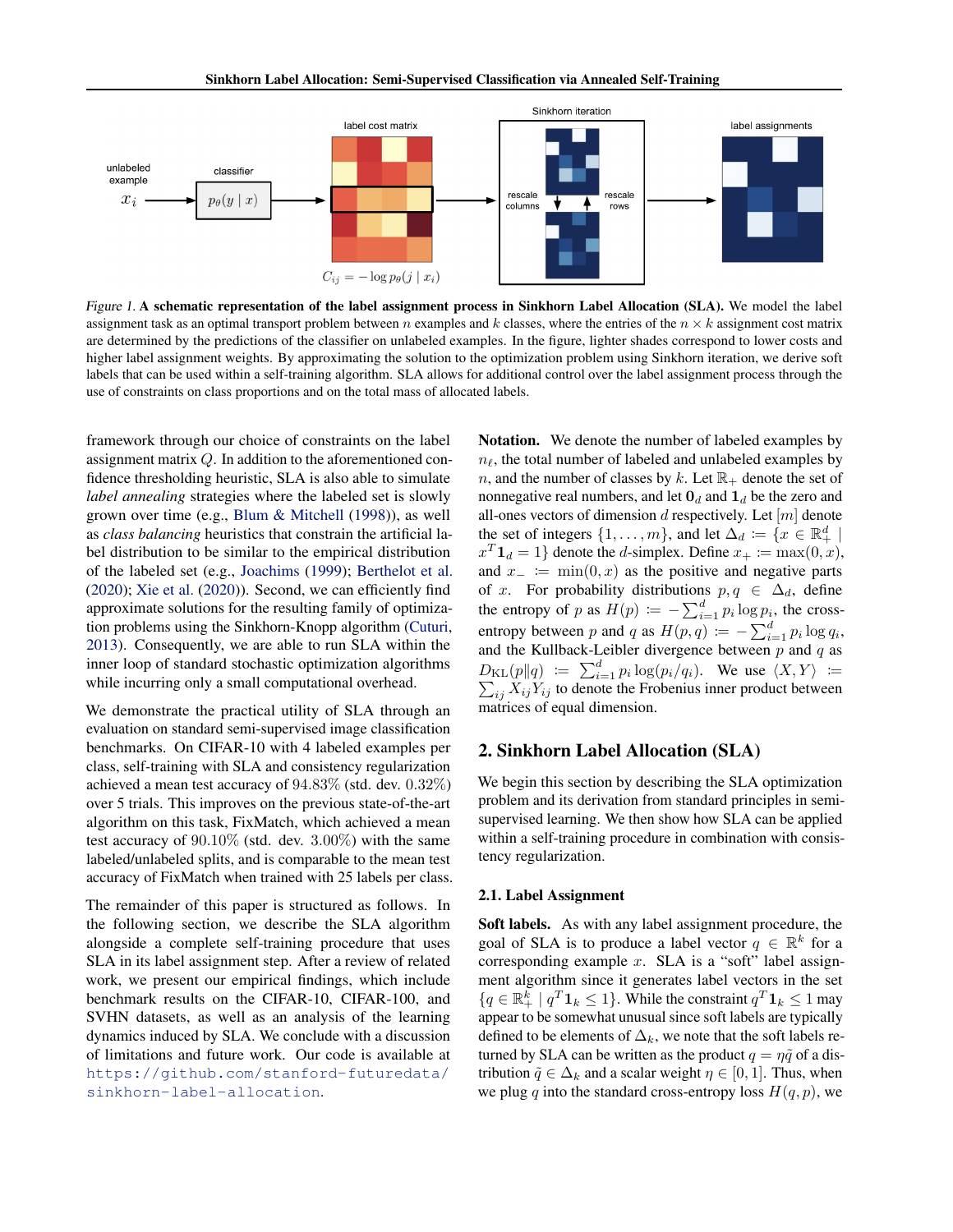<span id="page-2-0"></span>obtain  $H(q,p) \coloneqq -\sum_{i=1}^k q_i \log p_i = -\eta \sum_{i=1}^k \tilde{q}_i \log p_i.$ An SLA soft label therefore yields a *weighted* cross-entropy loss when directly used as the target "distribution" during training.

Optimization problem. SLA derives its label assignments from the solution to the following linear program (LP):

minimize 
$$
\langle Q, C \rangle
$$
 (2)  
\ns.t.  $Q_{ij} \ge 0$ ,  
\n $Q\mathbf{1}_k \le \mathbf{1}_n$ ,  
\n $Q^T \mathbf{1}_n \le \mathbf{1}_k + nb$ , (3)  
\n $\mathbf{1}_n^T Q \mathbf{1}_k \ge n(\rho - \mu_+) - 1$ , (4)

where  $C$  is the non-negative cost matrix derived from the model predictions (Eq. [1\)](#page-0-0),  $b \in \mathbb{R}^k_+$  is a vector of upper bounds on the fraction of labels that can be allocated to each class,  $\rho \in [0, 1]$  is the total fraction of labels to be allocated, and  $\mu \coloneqq 1 - b^T \mathbf{1}_k$ . We subtract  $\mu_+$  from  $\rho$  in the mass constraint (4) to ensure that the problem is feasible. We also introduce some slack to the constraints by adding 1 to each of the column constraints (3) and subtracting 1 from the mass constraint (4) to ensure strict feasibility in order to avoid numerical instability in the final implementation.

We can derive the upper bound constraints from one of several sources. Most directly, we may have prior knowledge of the label distribution, for example in settings where we have access to aggregate group-level statistics but not instance-level labels [\(Kuck & de Freitas,](#page-9-0) [2005\)](#page-9-0). Under the assumption that the labeled examples are drawn i.i.d. from the same distribution as the unlabeled examples, we may estimate upper bounds using confidence intervals for binomial proportions, e.g., the Wilson score interval [\(Wilson,](#page-10-0) [1927\)](#page-10-0). In settings where the unlabeled examples are sampled from a different distribution, we can estimate label proportions using methods from the domain adaptation literature [\(Lipton](#page-10-0) [et al.,](#page-10-0) [2018;](#page-10-0) [Azizzadenesheli et al.,](#page-9-0) [2019\)](#page-9-0).

Derivation. The LP formulation used in SLA (2) can be derived from standard principles in SSL. We start by considering the following simplified label assignment problem over label distributions  $Q_i \in \Delta_k$ :

$$
\underset{Q_i \in \Delta_k}{\text{minimize}} \quad \sum_{i=1}^n D_{\text{KL}}(Q_i \parallel P_i) + H(Q_i). \tag{5}
$$

This objective balances two terms: the KL-divergence term captures the requirement that the assigned labels are close to the model predictions  $P_i$ , while the entropy term represents the assumption that an optimal classifier should be able to unambiguously assign a class to all the unlabeled examples. The latter implements the standard *cluster assumption* that typifies many SSL algorithms, namely that the decision

Algorithm 1 Sinkhorn Label Allocation (SLA)

**Input:** label cost matrix  $C \in \mathbb{R}^{n \times k}_+$ , upper bounds  $b \in$  $\mathbb{R}^k_+$ , allocation fraction  $\rho \in [0,1]$ , Sinkhorn regularization parameter  $\gamma > 0$ , tolerance  $\epsilon > 0$ **Output:** scaling variables  $\alpha$ ,  $\beta$ 

 $\alpha \leftarrow \mathbf{0}_{n+1}, \beta \leftarrow \mathbf{0}_{k+1}$  $M \leftarrow \begin{bmatrix} e^{-\gamma C} & \mathbf{1}_n \\ \mathbf{1}^T & 1 \end{bmatrix}$  $\mathbf{1}_k^T$  1 1 // Set target row sums  $r$  and column sums  $c$  $\mu \leftarrow 1 - b^T \boldsymbol{1}_k$  $r \leftarrow \begin{bmatrix} \mathbf{1}_n^T & 1 + k + n(1 - \rho - \mu) \end{bmatrix}^T$  $c \leftarrow \begin{bmatrix} (\mathbf{1}_k + nb)^T & 1 + n(1 - \rho + \mu_+) \end{bmatrix}^T$ // Run Sinkhorn iteration while  $\| c - M^T e^{\alpha} \|_1 > \epsilon$  do  $\beta \leftarrow \log c - \log M^T e^{\alpha}$  $\alpha \leftarrow \log r - \log Me^{\beta}$ end while return  $\alpha$ ,  $\beta$ 

boundary of the classifier should only pass through lowdensity regions of the data distribution [\(Joachims,](#page-9-0) [1999;](#page-9-0) [2003;](#page-9-0) [Sindhwani et al.,](#page-10-0) [2006\)](#page-10-0). The entropic penalty can also be seen to be an instance of the entropy minimization criterion in SSL [\(Grandvalet & Bengio,](#page-9-0) [2005\)](#page-9-0).

Using the definition of the KL-divergence, we can rewrite the objective in (5) as follows:

$$
\sum_{i=1}^{n} D_{\text{KL}}(Q_i \parallel P_i) + H(Q_i)
$$
  
= 
$$
-\sum_{i=1}^{n} \sum_{j=1}^{k} Q_{ij} \log P_{ij} = \langle Q, C \rangle,
$$

with  $C_{ij} := -\log P_{ij}$ . By relaxing the constraint  $Q_i \in$  $\Delta_k$  to allow partial label allocations and adding the class upper bound and total mass constraints, we obtain the LP formulation used for label assignment with SLA (2).

Generality. This LP encodes several defining characteristics of existing label assignment procedures for self-training. For example, suppose that we set  $b = 1_k$  (such that constraint (3) is vacuous), and we replace the mass constraint with  $\mathbf{1}_n^T Q \mathbf{1}_k \geq n$  to ensure full allocation. Then a solution to the LP is to set  $Q_{ij} = 1$  iff  $j = \arg \min_{j'} C_{ij'}$ ; this is the assignment scheme used in *pseudo-labeling* [\(Lee,](#page-10-0) [2013\)](#page-10-0). If instead we have  $\rho = 0.1$  in the mass constraint, then we have  $Q_{ij} = 1$  iff  $j = \arg \min_{j'} C_{ij'}$  and  $x_i$  is among the 10% most confidently classified examples. The resulting allocation strategy is therefore similar to both confidence thresholding and label annealing heuristics. Likewise, the column constraints (3) can be used to represent class balancing heuristics frequently used in SSL.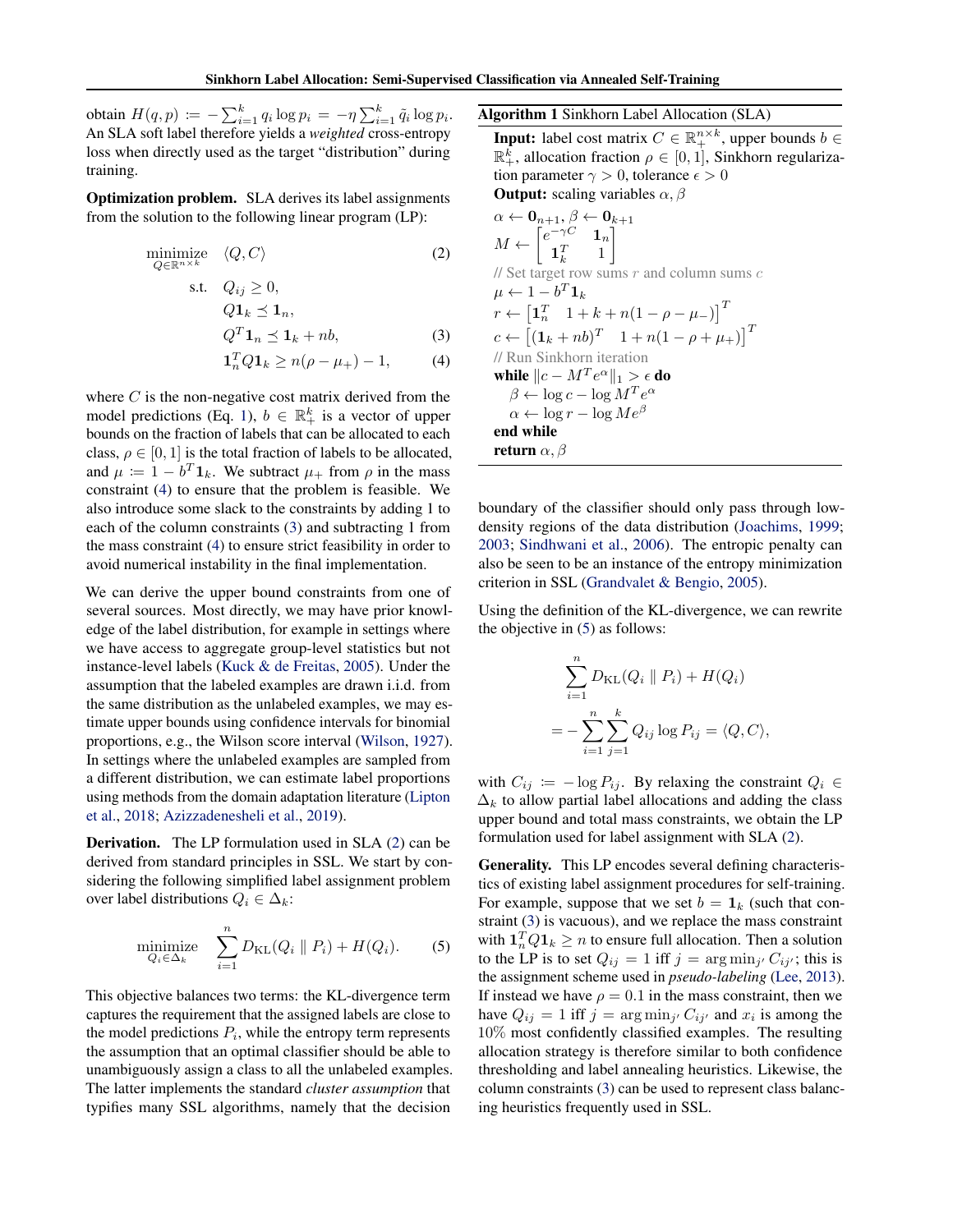<span id="page-3-0"></span>We may additionally elect to simulate several other label assignment heuristics, e.g.: (1) allocation upper bounds on subsets of classes instead of individual classes; (2) timevarying column upper bounds to introduce new classes over time; and (3) time-varying row upper bounds to simulate curriculum learning [\(Bengio et al.,](#page-9-0) [2009\)](#page-9-0), given *a priori* knowledge on the difficulty of individual examples. For simplicity, we restrict our attention in this work to the combination of label annealing and class balancing.

While the label allocation LP can be used to simulate several existing heuristics, a distinguishing property of this formulation is that it aims to optimize the label assignment globally over the entire set of unlabeled examples—this is necessary since active mass and column constraints will, in general, introduce dependencies between assignments to individual examples.

Fast approximation. General-purpose LP solvers are too slow for use for label assignment within self-training due to their impractical time complexity of  $O(n^{3.5})$  [\(Renegar,](#page-10-0) [1988\)](#page-10-0). Fortunately, it is possible to transform the LP in [\(2\)](#page-2-0) to a more tractable form that is amenable to fast approximation algorithms. We can rewrite the problem in the following equivalent form (see the Appendix for the full derivation):

minimize 
$$
\langle Q, C \rangle
$$
 (6)  
\ns.t.  $Q_{ij} \ge 0, u \ge 0, v \ge 0, \tau \ge 0,$   
\n $Q\mathbf{1}_k + u = \mathbf{1}_n,$   
\n $Q^T \mathbf{1}_n + v = \mathbf{1}_k + nb,$   
\n $u^T \mathbf{1}_n + \tau = 1 + n(1 - \rho + \mu_+),$   
\n $v^T \mathbf{1}_k + \tau = 1 + k + n(1 - \rho - \mu_-),$ 

where we have introduced additional variables  $u \in \mathbb{R}^n$ ,  $v \in \mathbb{R}^k$ , and  $\tau \in \mathbb{R}$ . For conciseness, we will use

$$
\tilde{Q} \coloneqq \begin{bmatrix} Q & u \\ v^T & \tau \end{bmatrix}, \quad \tilde{C} \coloneqq \begin{bmatrix} C & \mathbf{0}_n \\ \mathbf{0}_k^T & 0 \end{bmatrix}
$$

to denote the optimization variables and corresponding cost matrix in the problem.

By inspection, the above LP has the form of an optimal transportation problem. Its solution can therefore be efficiently approximated using the Sinkhorn-Knopp algorithm [\(Cuturi,](#page-9-0) [2013;](#page-9-0) [Altschuler et al.,](#page-8-0) [2017\)](#page-8-0). Given a regularization parameter  $\gamma > 0$ , the Sinkhorn-Knopp algorithm is an alternating projection procedure that outputs an approximate solution of the form

$$
\tilde{Q} = \text{diag}(e^{\alpha}) e^{-\gamma \tilde{C}} \text{diag}(e^{\beta}),
$$

where  $\alpha \in \mathbb{R}^{n+1}$  and  $\beta \in \mathbb{R}^{k+1}$ , and exponentiation is performed elementwise. The algorithm iteratively updates the variables  $\alpha$  and  $\beta$  such that the row and column marginals

Algorithm 2 Self-training with Sinkhorn Label Allocation and consistency regularization

**Input:** examples  $\{x_i \mid i \in [n]\}$ , labels  $\{y_i \mid i \in [n_\ell]\}$ , data augmentation distributions  $P_x$ , unlabeled loss weight  $\lambda \geq 0$ , parameter update procedure MODELUPDATE, allocation upper bounds  $b \in \mathbb{R}_+^k$ , allocation fractions  $\rho_t \in$ [0, 1], Sinkhorn regularization parameter  $\gamma > 0$ , tolerance  $\epsilon > 0$ , iterations T

**Output:** classifier  $p_{\theta}(y | x)$ 

Initialize model parameters  $\theta_0$ 

```
// Initialize scaling variables and cost matrix
```
 $\beta \leftarrow \mathbf{0}_{k+1}$  $C_{ij} \leftarrow \log k$  for  $i \in [n], j \in [k]$ for  $t = 1, 2, \ldots, T$  do Sample labeled batch  $\{(x_i, y_i) \mid i \in \mathcal{B}_\ell \subset [n_\ell]\}$ Sample unlabeled batch  $\{x_i \mid i \in \mathcal{B}_u \subset [n]\}$ Sample augmented pairs  $(\tilde{x}_i, \tilde{x}'_i)$  from  $P_{x_i}$ // Compute soft labels for  $i \in \mathcal{B}_u$  do  $p_i \leftarrow p_{\theta_{t-1}}(y \mid \tilde{x}_i)$  $q_i \leftarrow [p_{i1}^{\gamma}e^{\beta_1}, \ldots, p_{ik}^{\gamma}e^{\beta_k}, e^{\beta_{k+1}}]$  $q_i \leftarrow q_i/(q_i^T \mathbf{1}_{k+1})$ end for // Compute losses and update model  $L_{\ell}(\theta) \leftarrow -\frac{1}{|\mathcal{B}_{\ell}|} \sum_{i \in \mathcal{B}_{\ell}} \log p_{\theta}(y_i \mid \tilde{x}_i)$  $L_u(\theta) \leftarrow -\frac{1}{|\mathcal{B}_u|} \sum_{i \in \mathcal{B}_u} \sum_{j=1}^k q_{ij} \log p_{\theta}(j | \tilde{x}'_i)$  $L(\theta) \leftarrow L_{\ell}(\theta) + \lambda L_{\nu}(\theta)$  $\theta_t \leftarrow \text{MoDELUPDATE}(\theta_{t-1}, \nabla_{\theta} L)$ // Update label allocation  $C_i \leftarrow -\log p_i$  for  $i \in \mathcal{B}_u$  $(\alpha, \beta) \leftarrow \text{SLA}(C, b, \rho_t, \gamma, \epsilon)$  (Algorithm [1\)](#page-2-0) end for return  $p_{\theta_T}(y \mid x)$ 

of  $\tilde{Q}$  equal their target values. As  $\gamma \to \infty$ , the solution approaches the optimum of the LP, but the alternating projection process will in turn require more iterations to converge.

Algorithm [1](#page-2-0) summarizes the SLA label assignment process.

#### 2.2. Self-Training Algorithm

We can now use SLA label assignment within a self-training algorithm to instantiate a SSL procedure. Algorithm 2 uses SLA in combination with *consistency regularization* [\(Bach](#page-9-0)[man et al.,](#page-9-0) [2014;](#page-9-0) [Sajjadi et al.,](#page-10-0) [2016;](#page-10-0) [Laine & Aila,](#page-9-0) [2017\)](#page-9-0), which can be seen as a recent variant of earlier multi-view SSL approaches [\(Blum & Mitchell,](#page-9-0) [1998\)](#page-9-0) that penalize deviations between model predictions on perturbed instances of training examples.

In particular, Algorithm 2 incorporates the form of consistency regularization used in FixMatch [\(Sohn et al.,](#page-10-0) [2020\)](#page-10-0).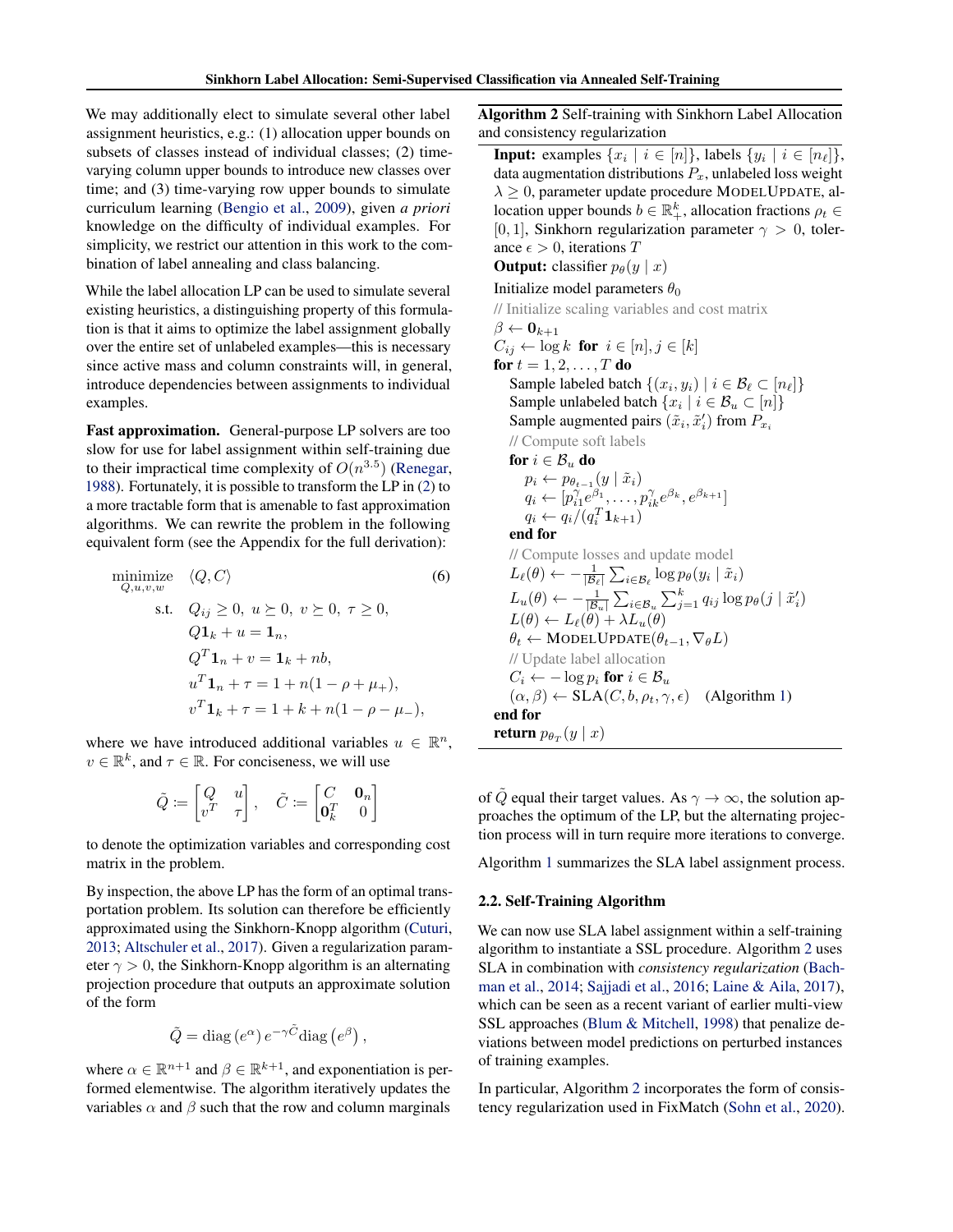This approach samples a pair  $(\tilde{x}, \tilde{x}')$  of augmented instances of an example  $x: \tilde{x}$  is a "weakly augmented" view of  $x$ , while  $\tilde{x}'$  is a "strongly augmented" view corresponding to small and large perturbations of the base point respectively. For example, a weakly augmented image may be perturbed with a small random translation, while a strongly augmented image may additionally be subject to large distortions in color. Since we derive the soft labels  $q$  solely from the weakly augmented instances  $\tilde{x}$ , the unlabeled loss term  $L_u$ encourages predictions on the strongly augmented views to match the labels allocated to the weakly augmented views.

Algorithm [2](#page-3-0) maintains an  $n \times k$  cost matrix C where each row corresponds to an unlabeled example. We update the entries of C with the negative log probabilities assigned to each class by the current model (Eq. [1\)](#page-0-0). To avoid incurring the computational cost of evaluating the model on the full set of examples in each iteration, we only update the rows of C corresponding to the current unlabeled minibatch.

In each iteration, we derive the soft label  $q$  for a given unlabeled example  $x$  by rescaling the predicted label distribution using the scaling variable  $\beta$  obtained from SLA:

$$
q_j = \frac{p_\theta(j \mid x)^\gamma e^{\beta_j}}{e^{\beta_{k+1}} + \sum_{j'=1}^k p_\theta(j' \mid x)^\gamma e^{\beta_{j'}}}. \tag{7}
$$

This rescaling is identical to that used in the Sinkhorn-Knopp algorithm. We can interpret the additional  $e^{\beta_{k+1}}$ term in the normalizer as a *soft threshold*: if  $e^{\beta_{k+1}} \gg p_{\theta}(j \mid$  $(x)$ <sup> $\gamma e^{\beta_j}$ </sup> for  $j \in [k]$ , then q is close to 0. In such a case, we are *abstaining* from assigning x to a class.

The allocation schedule  $\rho_t$  controls the fraction of examples that are assigned labels in each iteration. In our experiments, we generally use a simple linear ramp from no allocation to full allocation,  $\rho_t = (t-1)/(T-1)$ . In our ablation studies, we evaluate the performance of our label allocation algorithm in the absence of this ramping strategy.

## 3. Related Work

Annealing and homotopy methods. Over the course of a training run where the label allocation parameter  $\rho$  is swept from 0 to 1, SLA prioritizes the highest-confidence predictions in its label assignments. This assignment strategy is reminiscent of curriculum learning [\(Bengio et al.,](#page-9-0) [2009\)](#page-9-0) and self-paced learning [\(Kumar et al.,](#page-9-0) [2010\)](#page-9-0), where "easy" examples are used early in training and more "difficult" examples are gradually introduced over time. As with these other methods, self-training with SLA can be interpreted as a *homotopy* or *continuation method* for nonconvex optimization [\(Allgower & Georg,](#page-8-0) [1990\)](#page-8-0), which iteratively solve a sequence of relaxed problem instances that eventually converges to the original optimization problem. In the context of SSL, [Sindhwani et al.](#page-10-0) [\(2006\)](#page-10-0) propose a homotopy

strategy for training semi-supervised SVMs that gradually anneals the entropy of soft labels assigned to the unlabeled examples—this strategy differs from our approach since it involves an assignment of labels to *all* unlabeled examples in each iteration.

The confidence thresholding heuristic used in Fix-Match [\(Sohn et al.,](#page-10-0) [2020\)](#page-10-0) also induces an annealing schedule: as model predictions become more confident over the course of training, unlabeled examples are more frequently assigned labels and thus more frequently contribute to model updates.<sup>1</sup> However, it is generally unclear how the confidence threshold should be set since the predictions of many modern neural network architectures are known to not be calibrated without additional post-processing [\(Hendrycks](#page-9-0) [& Gimpel,](#page-9-0) [2017;](#page-9-0) [Guo et al.,](#page-9-0) [2017\)](#page-9-0). Our use of an allocation schedule in SLA obviates the need to manually select a confidence threshold parameter for training.

Robust estimation. The bootstrapping process in selftraining is essentially a problem of learning with noisy labels where the source of label noise is the inaccuracy of the classifier during training, in contrast to the typical assumptions of random or adversarial label corruption. We can view the label annealing component of SLA as a means of mitigating label noise—from this perspective, the SLA label assignment process is similar to robust learning methods such as iterative trimmed loss minimization [\(Shen &](#page-10-0) [Sanghavi,](#page-10-0) [2019\)](#page-10-0), which computes model updates using only a preset fraction of low-loss training examples.

Class balancing. The use of class balancing criteria has long been commonplace in SSL algorithms in order to avoid imbalanced label assignments. The original co-training algorithm [\(Blum & Mitchell,](#page-9-0) [1998\)](#page-9-0) grows the training set by adding artificially labeled examples in proportion to the class ratio in the labeled set, while the Transductive SVM [\(Joachims,](#page-9-0) [1999\)](#page-9-0) fixes the number of positive labels to be assigned to the unlabeled data. Variants of class balancing have since appeared in many other works [\(Zhu &](#page-10-0) [Ghahramani,](#page-10-0) [2002;](#page-10-0) [Sindhwani et al.,](#page-10-0) [2006;](#page-10-0) [Chapelle et al.,](#page-9-0) [2008\)](#page-9-0). A recent example is the ReMixMatch algorithm, which employs a variant of class balancing called "distribution alignment" [\(Berthelot et al.,](#page-9-0) [2020\)](#page-9-0). In self-supervised learning, Sinkhorn iteration has been used to ensure an even assignment of examples to clusters [\(Asano et al.,](#page-9-0) [2020;](#page-9-0) [Caron et al.,](#page-9-0) [2020\)](#page-9-0). A distinguishing feature of SLA is its use of upper bounds instead of exact equality constraints, which allows for additional flexibility in the label assignment process.

Our class proportion constraints are also similar to prior work on learning from label proportions [\(Kuck & de Fre](#page-9-0)[itas,](#page-9-0) [2005;](#page-9-0) [Musicant et al.,](#page-10-0) [2007;](#page-10-0) [Dulac-Arnold et al.,](#page-9-0) [2019\)](#page-9-0),

<sup>&</sup>lt;sup>1</sup>We document this effect empirically in Sec. [4.2.](#page-6-0)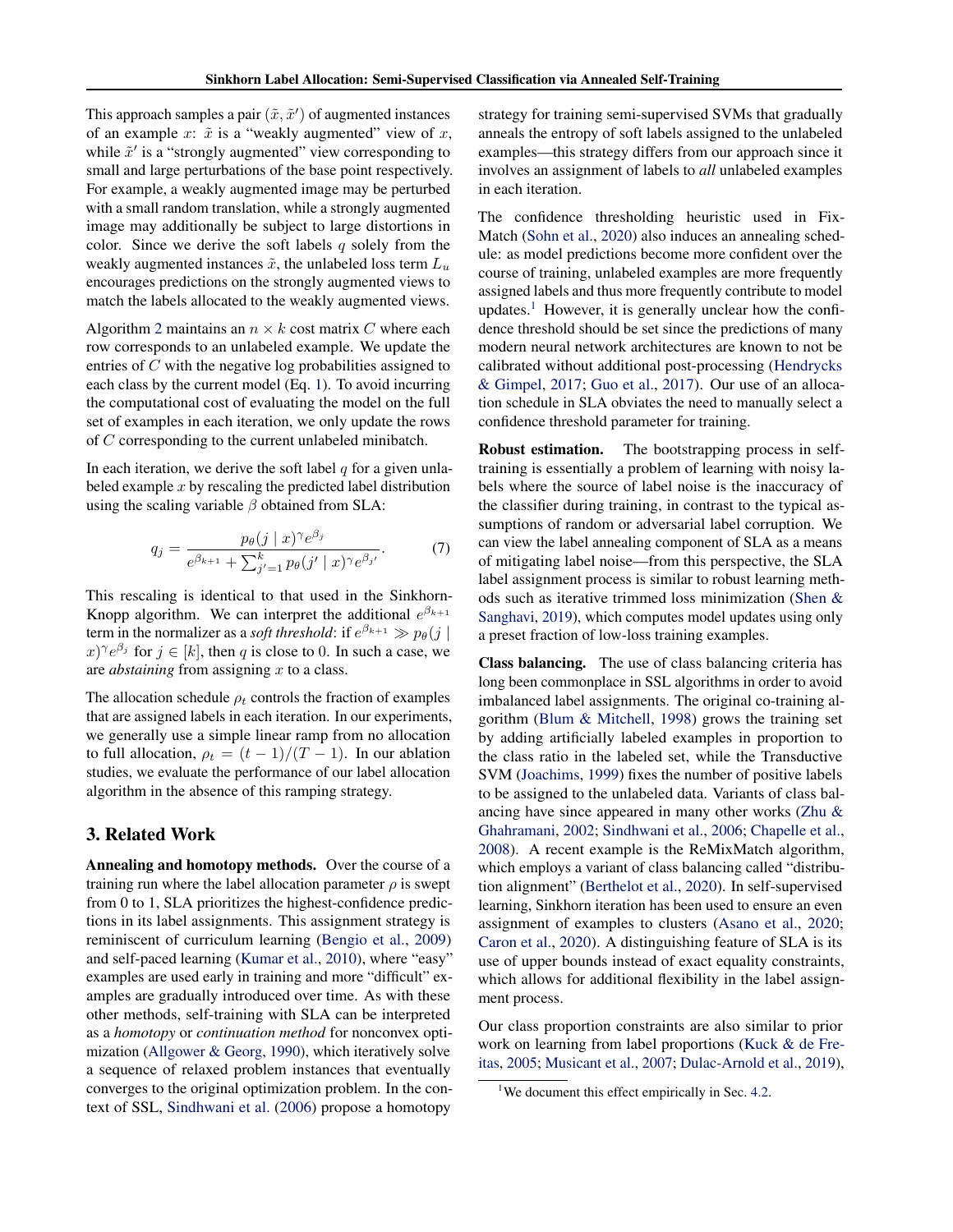where the goal is to learn a classifier given the label distributions of several subsets of examples. Our setting involves a single global set of constraints on the class distribution of the unlabeled set, in contrast to the LLP setting which concerns large sets of small bags of data.

Additionally, class proportion constraints are also conceptually related to methods for learning with constraints on the model posterior, e.g., constraint driven learning [\(Chang](#page-9-0) [et al.,](#page-9-0) [2007\)](#page-9-0), generalized expectation criteria [\(Mann & Mc-](#page-10-0)[Callum,](#page-10-0) [2007;](#page-10-0) [2008\)](#page-10-0), and posterior regularization [\(Ganchev](#page-9-0) [et al.,](#page-9-0) [2010\)](#page-9-0). These methods aim to guide learning by constraining posterior expectations of user-defined features that encode prior knowledge about the desired solution.

Expectation Maximization. Finally, we remark that the alternating minimization process in Algorithm [2](#page-3-0) that iterates between label updates and model updates is similar to applications of the EM algorithm in SSL [\(Nigam et al.,](#page-10-0) [2000\)](#page-10-0). Our algorithmic approach differs since we do not use label expectations with respect to a probabilistic model.

# 4. Experiments

In this empirical study, we investigate (1) the accuracy of classifiers trained with SLA, (2) the training dynamics induced by the SLA label assignment process, and (3) the effect the hyperparameters introduced by SLA. Our main baseline for comparison is the FixMatch algorithm [\(Sohn](#page-10-0) [et al.,](#page-10-0) [2020\)](#page-10-0) since it is a state-of-the-art method for semisupervised image classification. For each configuration, we report the mean and standard deviation of the error rate across 5 independent trials.

Datasets and labeled splits. We used the CIFAR-10, CIFAR-100 [\(Krizhevsky,](#page-9-0) [2009\)](#page-9-0), and SVHN [\(Netzer](#page-10-0) [et al.,](#page-10-0) [2011\)](#page-10-0) image classification datasets with their standard train/test splits. In each trial, we independently sampled a labeled set without replacement from the training split, and we used the same labeled/unlabeled splits across runs of different methods. We used labeled set sizes of {10, 20, 40, 80, 250} for CIFAR-10, {400, 800, 2500} for CIFAR-100, and {20, 40, 80} for SVHN.

Following the experimental protocol in recent work [\(Berth](#page-9-0)[elot et al.,](#page-9-0) [2020;](#page-9-0) [Sohn et al.,](#page-10-0) [2020\)](#page-10-0), we chose the label distribution of the labeled set such that it is as close as possible to the true label distribution of the training set in total variation distance, subject to the constraint that there is at least one example sampled for each class. We observe that this setup implies that the empirical label distributions of the labeled sets for CIFAR-10/100 are always *well-specified*, in the sense that they are equal to the true distribution of labels in the training set. $2$  In contrast, the empirical label

distributions for SVHN are *misspecified* since the training label distribution is non-uniform.<sup>3</sup> Since the well-specified setting is arguably somewhat unrealistic for real-world SSL applications, we additionally report the results of CIFAR-10 experiments in the misspecified case where the labeled sets are sampled uniformly without replacement from the training split, conditioned on there being at least one example per class.

Hyperparameters. Our experiments used the same experimental setup as in the evaluation of FixMatch where applicable. We optimized our classifiers using the stochastic Nesterov accelerated gradient method with a momentum parameter of 0.9 and a cosine learning rate schedule given by  $0.03 \cos(7\pi t/16T)$ , where t is the current iteration and  $T = 2^{20}$  is the total number of iterations.<sup>4</sup> We used a labeled batch size of 64, an unlabeled batch size of 448, weight decay of  $5 \times 10^{-4}$  on all parameters except biases and batch normalization weights, and unlabeled loss weight  $\lambda = 1$ . For CIFAR-10 and SVHN, we used the Wide ResNet-28-2 architecture [\(Zagoruyko & Komodakis,](#page-10-0) [2016\)](#page-10-0), whereas for CIFAR-100, we used the Wide ResNet-28-8 architecture (with a weight decay of  $10^{-3}$ ). When evaluating on the test set, we used an exponential moving average of the model parameters [\(Tarvainen & Valpola,](#page-10-0) [2017\)](#page-10-0) with a decay parameter of 0.999. We used a confidence threshold of 0.95 for our FixMatch baselines.

For hyperparameters specific to SLA, we used an Sinkhorn regularization parameter of  $\gamma = 100$  and tolerance parameter  $\epsilon_t = 0.01 ||c_t||_1$  for Sinkhorn iteration, where  $c_t$  is the target column sum at iteration  $t$ . Unless otherwise specified, we increased the allocation parameter  $\rho$  linearly from 0 to 1 over the course of training. For CIFAR-10/100, we used the empirical label distribution of the labeled examples as the class proportion upper bounds b. For SVHN, we used upper bounds given by the 80% Wilson score interval [\(Wilson,](#page-10-0) [1927\)](#page-10-0) since the empirical label distribution only approximates the true label distribution.

Data augmentation. We ran both SLA self-training and the FixMatch baselines with the same data augmentation distributions. For consistency regularization, our weak augmentation policy consisted of random translations of up to 4 pixels (for all datasets) and random horizontal flips with probability 0.5 (for CIFAR-10/100, but not SVHN). Our strong augmentation policy consisted of the weak augmentation policy composed with RandAugment [\(Cubuk et al.,](#page-9-0) [2020\)](#page-9-0), followed by  $16 \times 16$  Cutout augmentations [\(DeVries](#page-9-0) [& Taylor,](#page-9-0) [2017\)](#page-9-0).

Computational cost. In our runs, SLA incurred an average

<sup>3</sup>The TV distances for SVHN with 20, 40, and 80 labels are 0.068, 0.034, and 0.018 respectively.

<sup>4</sup>This schedule anneals the learning rate from 0.03 to  $\approx$  0.006.

<sup>2</sup>This is due to our choices of labeled set sizes, and that CIFAR-

<sup>10/100</sup> are balanced datasets.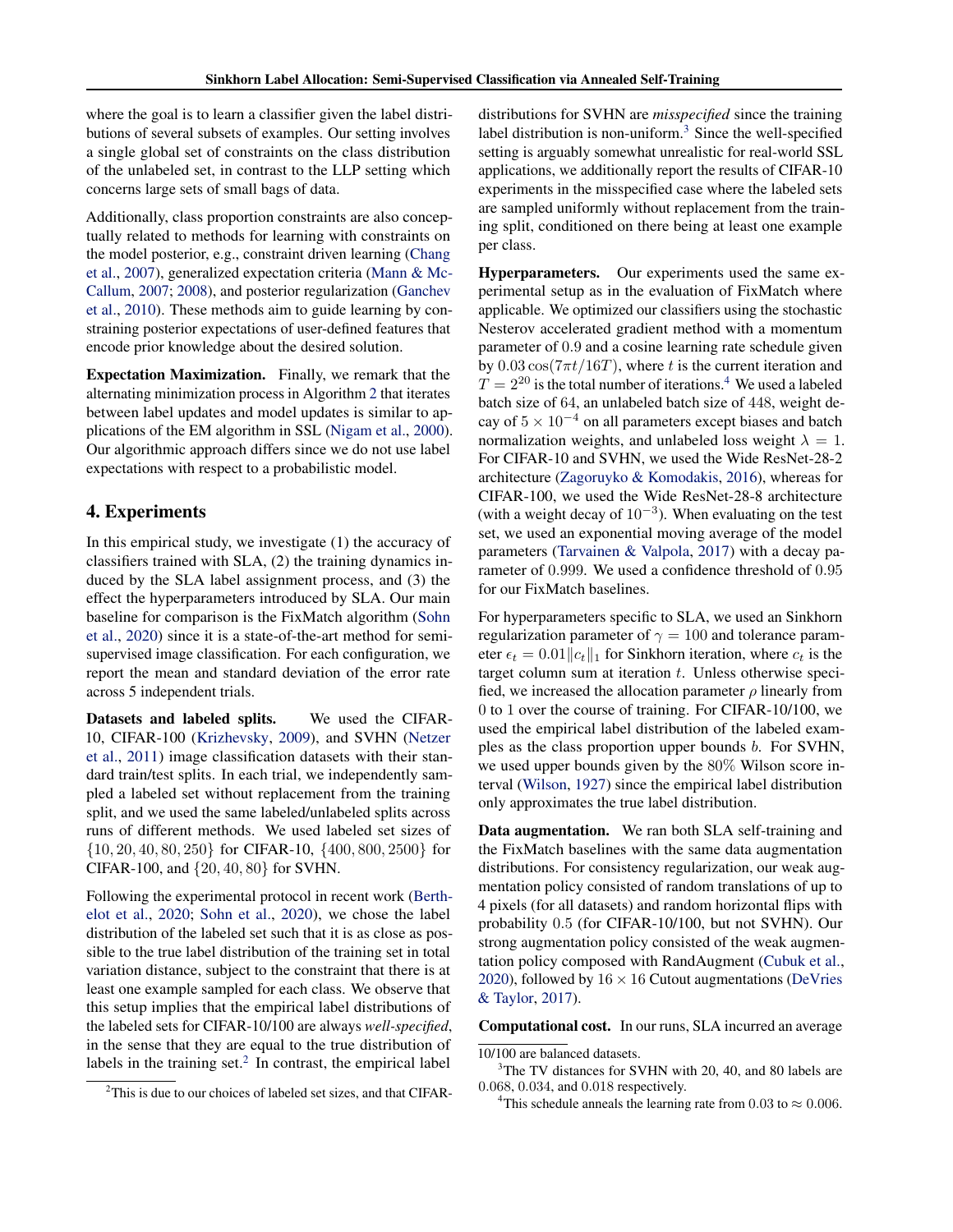<span id="page-6-0"></span>

| Table 1. A test error comparison (mean and standard deviation over 5 runs) on CIFAR-10 and CIFAR-100 with varying labeled set sizes. |
|--------------------------------------------------------------------------------------------------------------------------------------|
| We obtained the FixMatch results using our own reimplementation, while the results for MixMatch (Berthelot et al., 2019), UDA (Xie   |
| et al., 2019), and ReMixMatch (Berthelot et al., 2020) are as reported in (Sohn et al., 2020). SLA improves on the mean accuracy of  |
| FixMatch on CIFAR-10 and CIFAR-100 for all labeled set sizes, except for the 2500 label runs on CIFAR-100.                           |

|               |                          |                | <b>CIFAR-10</b>   |                          |                  |                  | <b>CIFAR-100</b>         |                  |
|---------------|--------------------------|----------------|-------------------|--------------------------|------------------|------------------|--------------------------|------------------|
| <b>Method</b> | 10 labels                | 20 labels      | 40 labels         | 80 labels                | 250 labels       | 400 labels       | 800 labels               | 2500 labels      |
| MixMatch      | $\sim$                   | ۰.             | $47.54 \pm 11.50$ | $\overline{\phantom{a}}$ | $11.05 \pm 0.86$ | $67.61 \pm 1.32$ | ۰                        | $39.94 \pm 0.37$ |
| UDA           | $\overline{\phantom{a}}$ | ۰.             | $29.05 \pm 5.93$  | $\overline{\phantom{a}}$ | $8.82 + 1.08$    | $59.28 + 0.88$   | $\overline{\phantom{a}}$ | $33.13 + 0.22$   |
| ReMixMatch    | $\overline{\phantom{a}}$ |                | $19.10 + 9.64$    | $\overline{\phantom{a}}$ | $5.44 + 0.05$    | $44.28 + 2.06$   | ٠                        | $27.43 + 0.31$   |
| FixMatch      | $37.02 \pm 8.35$         | $20.53 + 8.90$ | $9.90 + 3.00$     | $6.42 \pm 0.21$          | $5.09 + 0.61$    | $43.42 + 2.41$   | $35.53 + 1.00$           | $27.99 + 0.42$   |
| <b>SLA</b>    | $34.13 + 10.83$          | $18.09 + 6.77$ | $5.17 + 0.32$     | $5.02 + 0.28$            | $4.89 + 0.27$    | $41.44 + 1.41$   | $34.31 + 1.09$           | $28.73 + 0.44$   |

Table 2. A test error comparison on SVHN with varying labeled set sizes. The results for MixMatch, UDA, and ReMixMatch are as reported in [\(Sohn et al.,](#page-10-0) [2020\)](#page-10-0). SLA improves on FixMatch on average, except with 20 labeled examples where the class upper bounds are poor estimates of the true label distribution.

| <b>SVHN</b>    |                 |                                  |  |  |  |
|----------------|-----------------|----------------------------------|--|--|--|
| 20 labels      | 40 labels       | 80 labels                        |  |  |  |
|                | $42.55 + 14.53$ |                                  |  |  |  |
|                | $52.63 + 20.51$ |                                  |  |  |  |
|                | $3.34 + 0.20$   |                                  |  |  |  |
| $14.92 + 7.82$ | $4.74 + 3.28$   | $2.98 + 1.31$<br>$2.48 \pm 0.18$ |  |  |  |
|                | $22.85 + 9.84$  | $3.63 + 2.91$                    |  |  |  |

Table 3. A test error comparison on CIFAR-10 with 40 labels distributed evenly between the classes (Uniform) and with 40 labels sampled uniformly from the training set, conditioned on at least one label being drawn for each class (Multinomial). Accuracy degrades for all methods in the more challenging multinomial setting.

| Method                     | Uniform         | Multinomial       |
|----------------------------|-----------------|-------------------|
| FixMatch                   | $9.90 \pm 3.00$ | $11.23 \pm 3.56$  |
| FixMatch (with DA)         | $5.70 + 1.63$   | $18.64 \pm 11.29$ |
| SLA (without upper bounds) | $9.71 + 5.95$   | $13.40 \pm 6.41$  |
| SLA.                       | $5.17 + 0.32$   | $14.95 + 7.12$    |

21.1% overhead in total training time for CIFAR-10 and a 23.2% overhead for CIFAR-100.

### 4.1. Classification Benchmarks

Tables 1 and 2 summarize the test error rates achieved by self-training with FixMatch and SLA on CIFAR-10, CIFAR-100 and SVHN. We observe an improvement in mean accuracy over FixMatch on the CIFAR-10 dataset across all configurations, on CIFAR-100 with 400 and 800 labels, and on SVHN with 40 and 80 labels. In particular, the accuracy of SLA on CIFAR-10 with 40 labels (94.83%) was comparable to the accuracy of FixMatch on 250 labels (94.91%).

SLA often yielded more consistent results across runs; for

example, the standard deviation for CIFAR-10 with 40 labels was reduced by 2.7%, and for SVHN with 80 labels by 1.1%. This can be attributed to the use of the upper bound constraints, which help prevent convergence to poor local minima due to the overrepresentation of certain classes during training.

Table 3 compares test errors on CIFAR-10 with 40 labels, where the empirical label distribution of the labeled set is well-specified (Uniform) or misspecified (Multinomial).<sup>5</sup> We compare SLA with and without the class proportion upper bounds against standard FixMatch and FixMatch with the distribution alignment (DA) heuristic [\(Berthelot et al.,](#page-9-0) [2020\)](#page-9-0) that encourages the model label distribution to match the empirical label distribution. In the multinomial setting, we used 80% Wilson upper bounds for SLA. As expected, the performance of all four methods degrades in the more challenging multinomial setting. FixMatch with DA incurs a large misspecification penalty since DA essentially imposes a soft equality constraint with the empirical label distribution. In comparison, SLA incurs a smaller accuracy penalty due to its more forgiving upper bound constraints.

### 4.2. Training Dynamics

Figure [2](#page-7-0) shows the total fraction of unlabeled examples that are assigned labels as a function of the training iteration count. These plots show that the FixMatch confidence thresholding criterion induces an implicit annealing schedule where the allocated fraction increases quickly early in training. In fact, FixMatch never reaches full label allocation with its fixed confidence threshold in the case of CIFAR-100 with 400 labels. We suggest that the explicit allocation schedule used in SLA is a more intuitive interface for practitioners than the fixed confidence threshold used in FixMatch.

In the bottom row of Figure [2,](#page-7-0) we observe that SLA typically achieves higher test accuracy at any fixed allocation frac-

<sup>&</sup>lt;sup>5</sup>The mean TV distance to the true label distribution in the multinomial setting is  $\approx 0.154$ .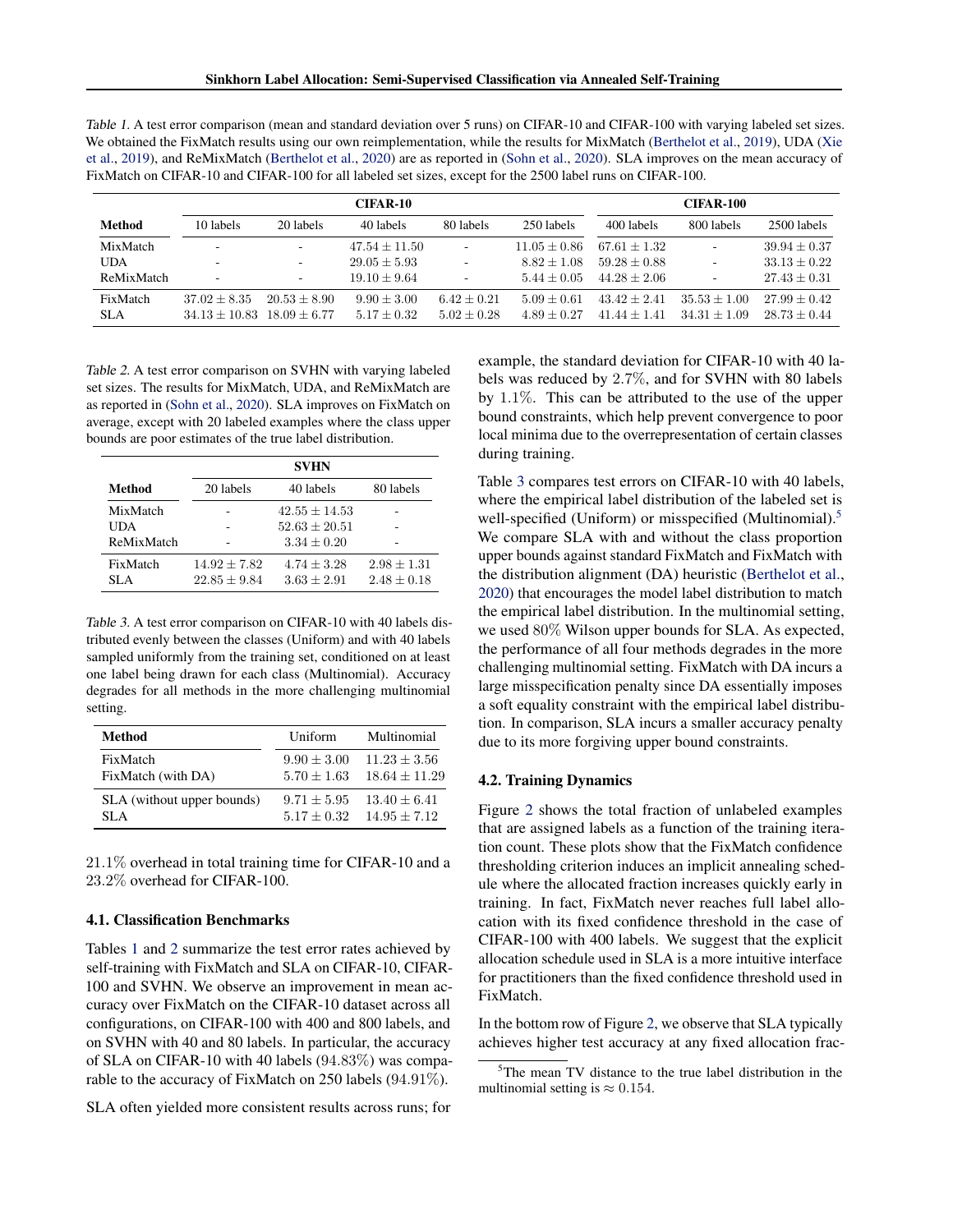<span id="page-7-0"></span>

Figure 2. The fraction of unlabeled examples assigned labels over the course of training (top row), test error during training (middle row), and the relationship between the allocation fraction and the test error during training (bottom row). FixMatch induces an annealing schedule that quickly increases the allocation fraction early in training, while SLA allocation increases approximately linearly according to the  $\rho_t$  schedule (the SLA allocation is not exactly linear since the mass constraint is a lower bound). In these experiments, SLA yields lower test error on average across all allocation fractions.

tion. Further, we note that the effect of the SLA constraints is apparent in the CIFAR-10 runs, where the accuracy improves in a stepwise fashion towards the end of training as the remaining "difficult" examples are assigned labels.

For CIFAR-100 (middle column), we find that the test error for SLA reaches a minimum and then increases towards the end of training. This "U"-shaped test error rate suggests that in some settings, label noise due to misclassification can start to dominate as we approach full allocation. This observation indicates that partial label allocation, e.g. with a truncated schedule such as  $\rho_t = \min\left(0.8, \frac{t-1}{T-1}\right)$ , can be an effective strategy for certain tasks.

In Figure [3,](#page-8-0) we plot the values of the scaling values  $\beta$  and the label allocations corresponding to two pairs of similar classes from CIFAR-10 and CIFAR-100. These plots illustrate the role of the scaling variables in influencing the

dynamics of training by promoting underrepresented classes and inhibiting overrepresented classes. Indeed, this is consistent with their interpretation as dual variables corresponding to the class balancing constraints in the optimization problem.

### 4.3. Ablations

We investigate the effects of SLA-specific hyperparameters through a series of ablation experiments. First, the use of a label annealing strategy is important: without any label annealing, i.e., by setting  $\rho_t = 1$ , we achieve a test error of  $13.67 \pm 1.83\%$  on CIFAR-10 with 40 labels (vs.  $5.17 \pm 0.32\%$  with the default linear ramp). The use of class proportion upper bounds has a significant positive effect when the label distribution is well-specified: removing these class constraints while retaining label annealing achieves  $9.71 \pm 5.95\%$ .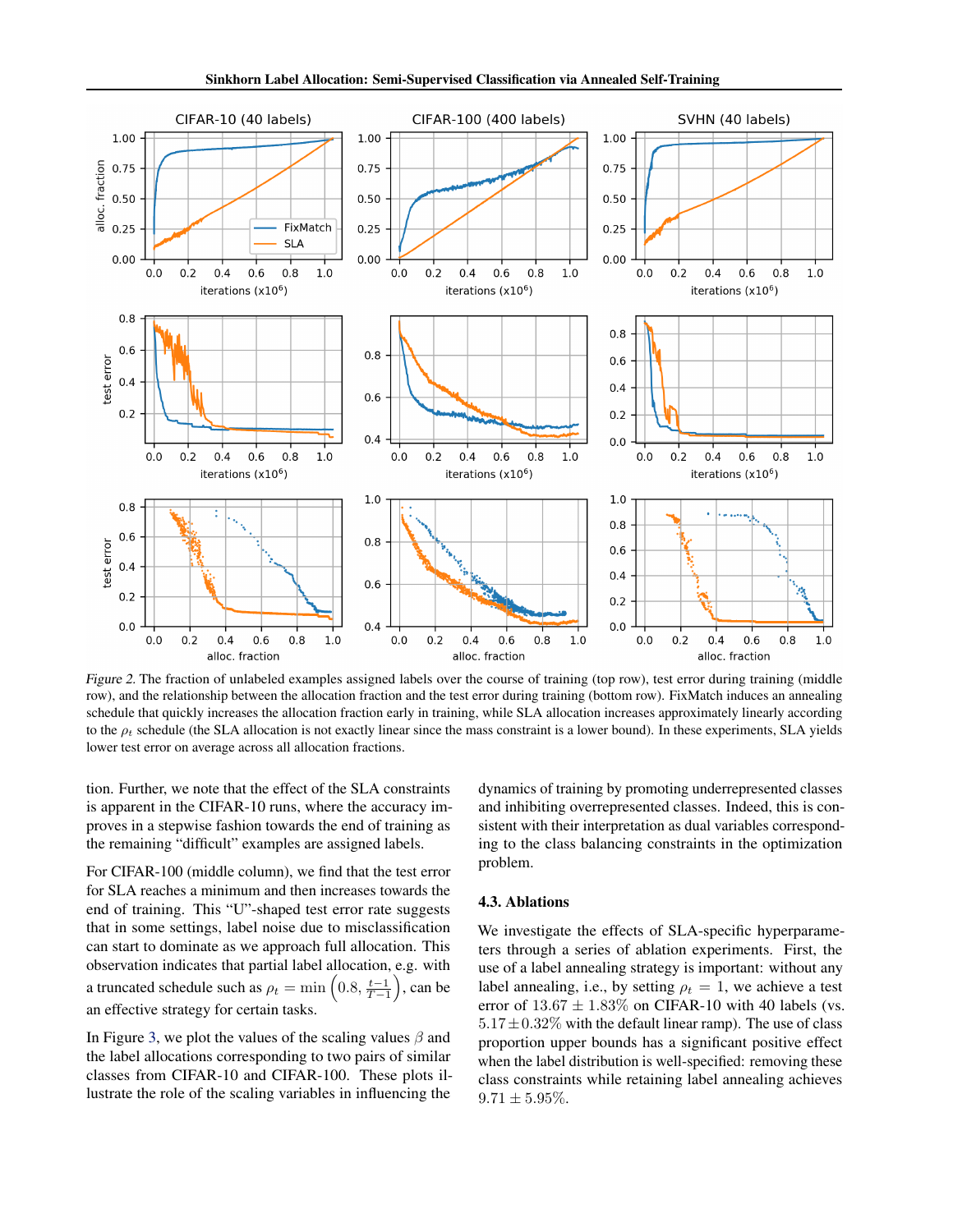<span id="page-8-0"></span>

Figure 3. SLA scaling variables  $\beta$  and class allocations over the course of training for two similar class pairs: airplane/bird (CIFAR-10) and motorcycle/bicycle (CIFAR-100). The scaling variables promote underrepresented classes (positive values) and inhibit overrepresented classes (negative values). The *bicycle* class is initially promoted, but as it approaches the allocation constraint of 0.01, the corresponding scaling variable turns negative in order to enforce the upper bound.

Larger values of the Sinkhorn regularization parameter  $\gamma$  result in a better approximation to the solution of the optimal transportation problem, at the cost of additional time spent on Sinkhorn iteration. We find that the use of an overly coarse approximation has a significant negative effect on final accuracy. Specifically,  $\gamma = 1, 10, 100, 1000$  achieve single-run error rates of 42.48, 5.78, 4.94, and 5.10% respectively on CIFAR-10 with 40 labels. For our set of tasks, we find that  $\gamma = 100$  strikes an acceptable trade-off between approximation accuracy and speed.

# 5. Discussion

In this work, we motivated SLA as an optimization-based strategy for assigning labels in self-training. This framework proved to be sufficiently rich to synthesize several existing label assignment heuristics in SSL under a single formulation, while still retaining computational tractability via the use of an efficient approximation algorithm.

An attractive direction for future work is to extend the flexibility of this general optimization framework by allowing for a wider range of constraints, thus allowing for the incorporation of richer forms of prior knowledge in SSL problems. A possible extension of SLA is to replace the Sinkhorn-Knopp iteration with Dykstra's algorithm [\(Dykstra,](#page-9-0) [1985;](#page-9-0) [Benamou et al.,](#page-9-0) [2015\)](#page-9-0), which performs cyclic Bregman projections onto collections of convex sets. An example

usecase that would be enabled by such an extension would be *semi-supervised multi-label learning*. This setting corresponds to a simple modification of our LP constraints: we stipulate  $0 \le Q_{ij} \le 1$  and replace the constraint  $Q\mathbf{1}_k \le \mathbf{1}_n$ with  $Q_1_k \preceq N_1_n$ , where N is the maximum number of labels that can be assigned to an example. Another possible usecase is the introduction of *lower bounds* on class proportions in addition to our current upper bound constraints. The use of lower bounds would help prevent one of the failure modes we observed in our experiments, namely where a subset of classes end up with zero allocation when using loose upper bounds or partial label allocation. These lower bound constraints are not handled by our current reduction to optimal transport.

In our experiments, we found that SLA is susceptible to incurring an accuracy penalty when the constraints are misspecified. In a sense, this should not be surprising as it can be understood as a manifestation of the "no free lunch" theorems. However, we nevertheless speculate that it may be possible to extend SLA such that it is able to adaptively identify possible misspecification over the course of training. For instance, we observe empirically that infeasible or nearinfeasible constraints result in a chaotic oscillation of the model parameters and scaling variables—such signals may potentially be used to dynamically tune the constraint set during training. Orthogonally, we note that methodological advancements on the problem of estimating label proportions from unlabeled data can yield immediate improvements for SLA via tighter bounds on class proportions.

## Acknowledgements

This research was supported in part by affiliate members and other supporters of the Stanford DAWN project—Ant Financial, Facebook, Google, and VMware—as well as Toyota Research Institute, Northrop Grumman, Cisco, and SAP. This work was also supported by NSF awards 1704417 and 1813049, ONR YIP award N00014-18-1-2295, and DOE award DE-SC0019205. Any opinions, findings, and conclusions or recommendations expressed in this material are those of the authors and do not necessarily reflect the views of the National Science Foundation. Toyota Research Institute ("TRI") provided funds to assist the authors with their research but this article solely reflects the opinions and conclusions of its authors and not TRI or any other Toyota entity.

## References

- Allgower, E. L. and Georg, K. *Numerical continuation methods: An introduction*. Springer, 1990.
- Altschuler, J., Weed, J., and Rigollet, P. Near-linear time approximation algorithms for optimal transport via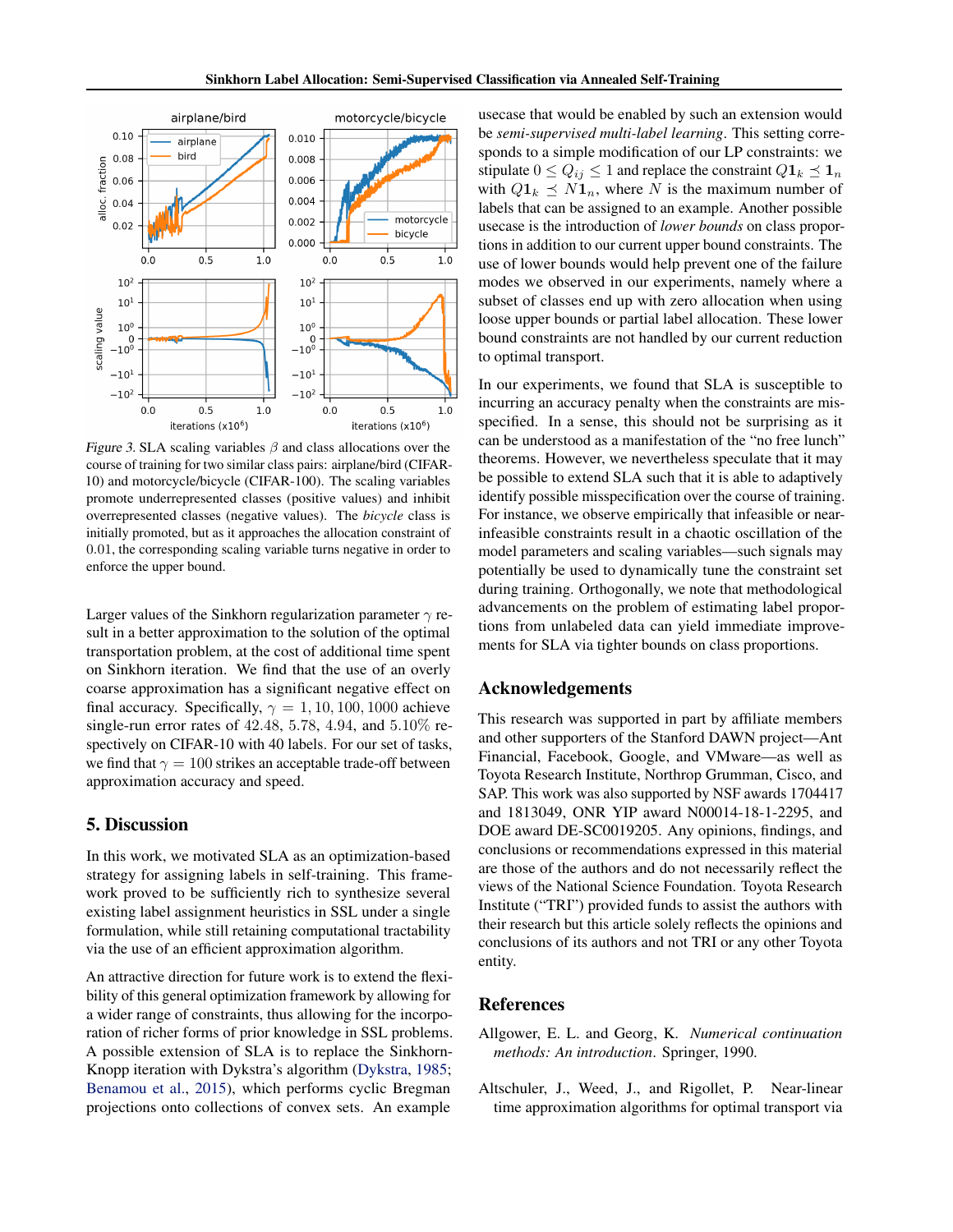<span id="page-9-0"></span>Sinkhorn iteration. In *Advances in Neural Information Processing Systems*, 2017.

- Asano, Y. M., Rupprecht, C., and Vedaldi, A. Self-labeling via simultaneous clustering and representation learning. In *International Conference on Learning Representations*, 2020.
- Azizzadenesheli, K., Liu, A., Yang, F., and Anandkumar, A. Regularized learning for domain adaptation under label shifts. In *International Conference on Learning Representations*, 2019.
- Bachman, P., Alsharif, O., and Precup, D. Learning with pseudo-ensembles. In *Advances in Neural Information Processing Systems*, 2014.
- Benamou, J.-D., Carlier, G., Cuturi, M., Nenna, L., and Peyré, G. Iterative Bregman projections for regularized transportation problems. *SIAM Journal on Scientific Computing*, 2015.
- Bengio, Y., Louradour, J., Collobert, R., and Weston, J. Curriculum learning. In *International Conference on Machine Learning*, 2009.
- Berthelot, D., Carlini, N., Goodfellow, I., Papernot, N., Oliver, A., and Raffel, C. A. MixMatch: A holistic approach to semi-supervised learning. In *Advances in Neural Information Processing Systems*, 2019.
- Berthelot, D., Carlini, N., Cubuk, E. D., Kurakin, A., Zhang, H., Raffel, C., and Sohn, K. ReMixMatch: Semisupervised learning with distribution matching and augmentation anchoring. In *International Conference on Learning Representations*, 2020.
- Blum, A. and Mitchell, T. Combining labeled and unlabeled data with co-training. In *Conference on Computational Learning Theory*, 1998.
- Caron, M., Misra, I., Mairal, J., Goyal, P., Bojanowski, P., and Joulin, A. Unsupervised learning of visual features by contrasting cluster assignments. In *Advances in Neural Information Processing Systems*, 2020.
- Chang, M.-W., Ratinov, L., and Roth, D. Guiding semisupervision with constraint-driven learning. In *Annual Meeting of the Association of Computational Linguistics*, 2007.
- Chapelle, O., Sindhwani, V., and Keerthi, S. S. Optimization techniques for semi-supervised support vector machines. *Journal of Machine Learning Research*, 2008.
- Cubuk, E. D., Zoph, B., Shlens, J., and Le, Q. V. RandAugment: Practical automated data augmentation with a reduced search space. In *IEEE Conference on Computer Vision and Pattern Recognition*, 2020.
- Cuturi, M. Sinkhorn distances: Lightspeed computation of optimal transport. In *Advances in Neural Information Processing Systems*, 2013.
- DeVries, T. and Taylor, G. W. Improved regularization of convolutional neural networks with Cutout. *arXiv preprint arXiv:1708.04552*, 2017.
- Dulac-Arnold, G., Zeghidour, N., Cuturi, M., Beyer, L., and Vert, J.-P. Deep multiclass learning from label proportions. Technical report, arXiv, 2019. 1905.12909.
- Dykstra, R. L. An iterative procedure for obtaining Iprojections onto the intersection of convex sets. *The Annals of Probability*, 1985.
- Ganchev, K., Graça, J., Gillenwater, J., and Taskar, B. Posterior regularization for structured latent variable models. *The Journal of Machine Learning Research*, 2010.
- Grandvalet, Y. and Bengio, Y. Semi-supervised learning by entropy minimization. In *Advances in Neural Information Processing Systems*, 2005.
- Guo, C., Pleiss, G., Sun, Y., and Weinberger, K. Q. On calibration of modern neural networks. In *International Conference on Machine Learning*, 2017.
- Hendrycks, D. and Gimpel, K. A baseline for detecting misclassified and out-of-distribution examples in neural networks. In *International Conference on Learning Representations*, 2017.
- Joachims, T. Transductive inference for text classification using Support Vector Machines. In *International Conference on Machine Learning*, 1999.
- Joachims, T. Transductive learning via spectral graph partitioning. In *International Conference on Machine Learning*, 2003.
- Krizhevsky, A. Learning multiple layers of features from tiny images. Technical report, University of Toronto, 2009.
- Kuck, H. and de Freitas, N. Learning about individuals from group statistics. In *Conference on Uncertainty in Artificial Intelligence*, 2005.
- Kumar, M. P., Packer, B., and Koller, D. Self-paced learning for latent variable models. In *Advances in Neural Information Processing Systems*, 2010.
- Laine, S. and Aila, T. Temporal ensembling for semisupervised learning. In *International Conference on Learning Representations*, 2017.